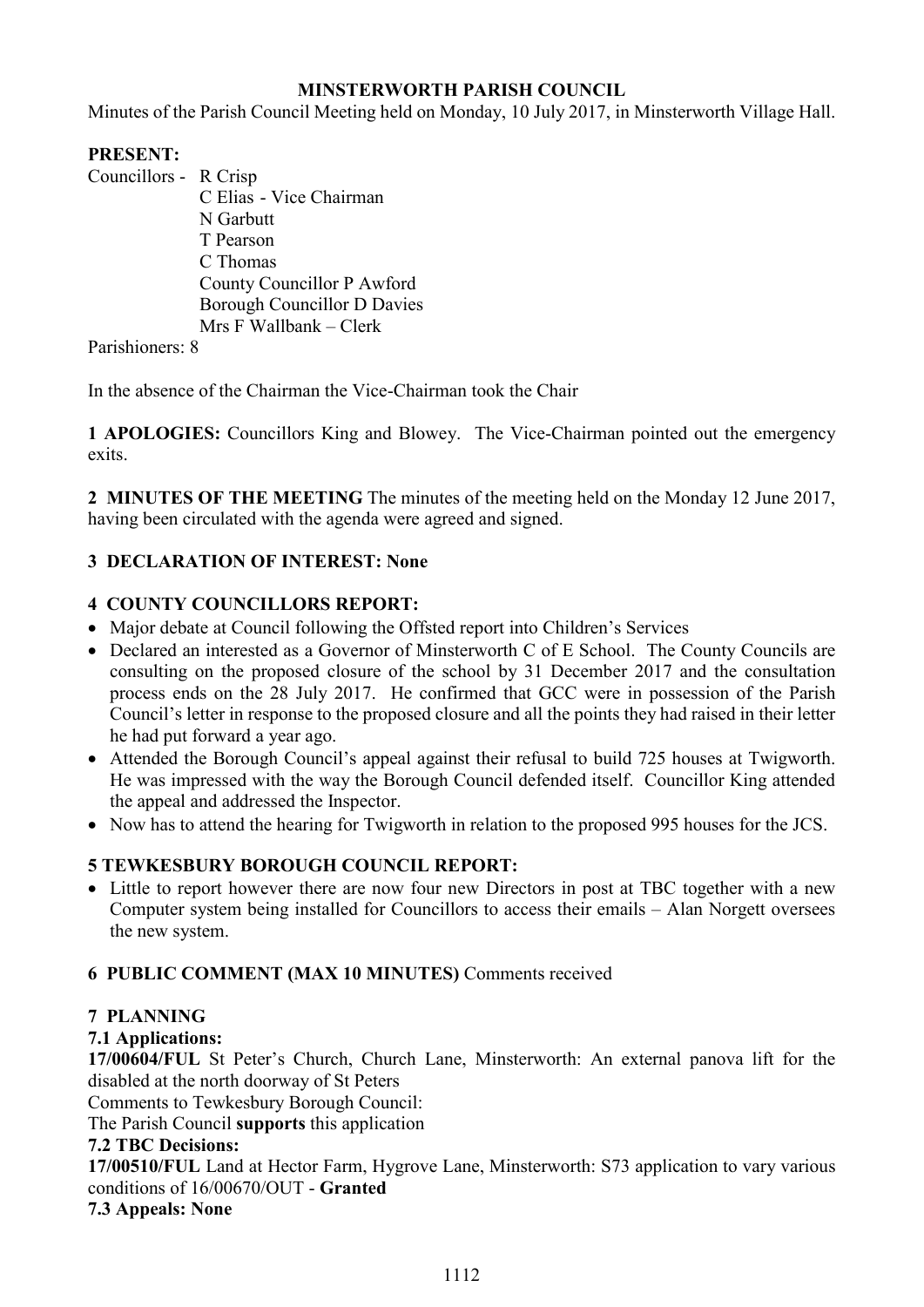### **Appeal Decisions: None**

**7.4 Diversion of Footpath EMW17:** Councillor Elias reported that no significant progress had been made however the Footpath Officer was happy with the matter.

**Main Sewer System proposal for Minsterworth due to increase of houses:** No further update.

### **8 FINANCIAL MATTERS**

| 8.1 Accounts for payment and receipts:                                                    |        |                  |                     |
|-------------------------------------------------------------------------------------------|--------|------------------|---------------------|
| Mrs F J Wallbank                                                                          |        |                  |                     |
| Salary 1-31 July 2017                                                                     | 365.18 |                  |                     |
| Less Tax                                                                                  | 32.40  |                  |                     |
| Amount refunded to Clerk in respect                                                       |        |                  |                     |
| Of payment to System Force                                                                | 36.00  | 368.78           | Cheque No: 101425   |
| <b>Inland Revenue</b>                                                                     |        | 32.40            | Cheque No: $101426$ |
| Parish Magazine Printing: Printing The Villager                                           |        | 83.81            | Cheque No: 101427   |
| Minsterworth Village Hall: Meeting 12.6.17                                                |        | 28.60            | Cheque No: 101428   |
| Shirley Fowler for carrying out the internal audit<br><b>Total:</b>                       |        | 48.00<br>£561.59 | Cheque No: 101429   |
| <b>Receipts:</b>                                                                          |        |                  |                     |
| Donations for The Villager                                                                |        | 120.00           |                     |
| HM Customs & Excise - Vat refund                                                          |        | 299.08           |                     |
| Cancellation of Cheque no: 101397 in respect of<br>Payment to System Force as cheque been |        |                  |                     |
| Lost in post                                                                              |        | 36.00            |                     |
| <b>Total:</b>                                                                             |        | £455.08          |                     |
| <b>Post-dated Cheques for August:</b>                                                     |        |                  |                     |
| Mrs F J Wallbank                                                                          |        |                  |                     |
| Salary 1-31 August 2017                                                                   | 365.18 |                  |                     |
| Less Tax                                                                                  | 32.40  | 332.78           | Cheque No: 101430   |
| <b>Inland Revenue</b>                                                                     |        | 32.40            | Cheque No: 101431   |
| Minsterworth Village Hall: Meeting 10.7.17<br><b>Total:</b>                               |        | 28.60<br>£393.78 | Cheque No: 101432   |

**8.2 Financial Statements** for the months ended June 2017 was circulated via email and signed by the Chairman.

### **Any Other Financial Matters:**

**Bank Mandate:** Only Councillor Garbutt to sign the new bank mandate and then Councillors King, Elias and Garbutt would take the form into the HSBC to be verified.

### **9 MATTERS ARISING:**

### **9.1 Highway Matters:**

**Field House, Main Road:** The stones and flower tubs are still in place. CC Awford said he would take this up with Glos Highways again.

**Defective Road Signs:** A majority had been attended to however Church Lane and Oakle Street signs still required attention.

**Central Islands:** CC Awford said there was no proposal in the pipeline as the project is not feasible on cost grounds and road width.

**Additional Litterbin at Downs Bridge Layby:** A bin has been installed on the other side of the road.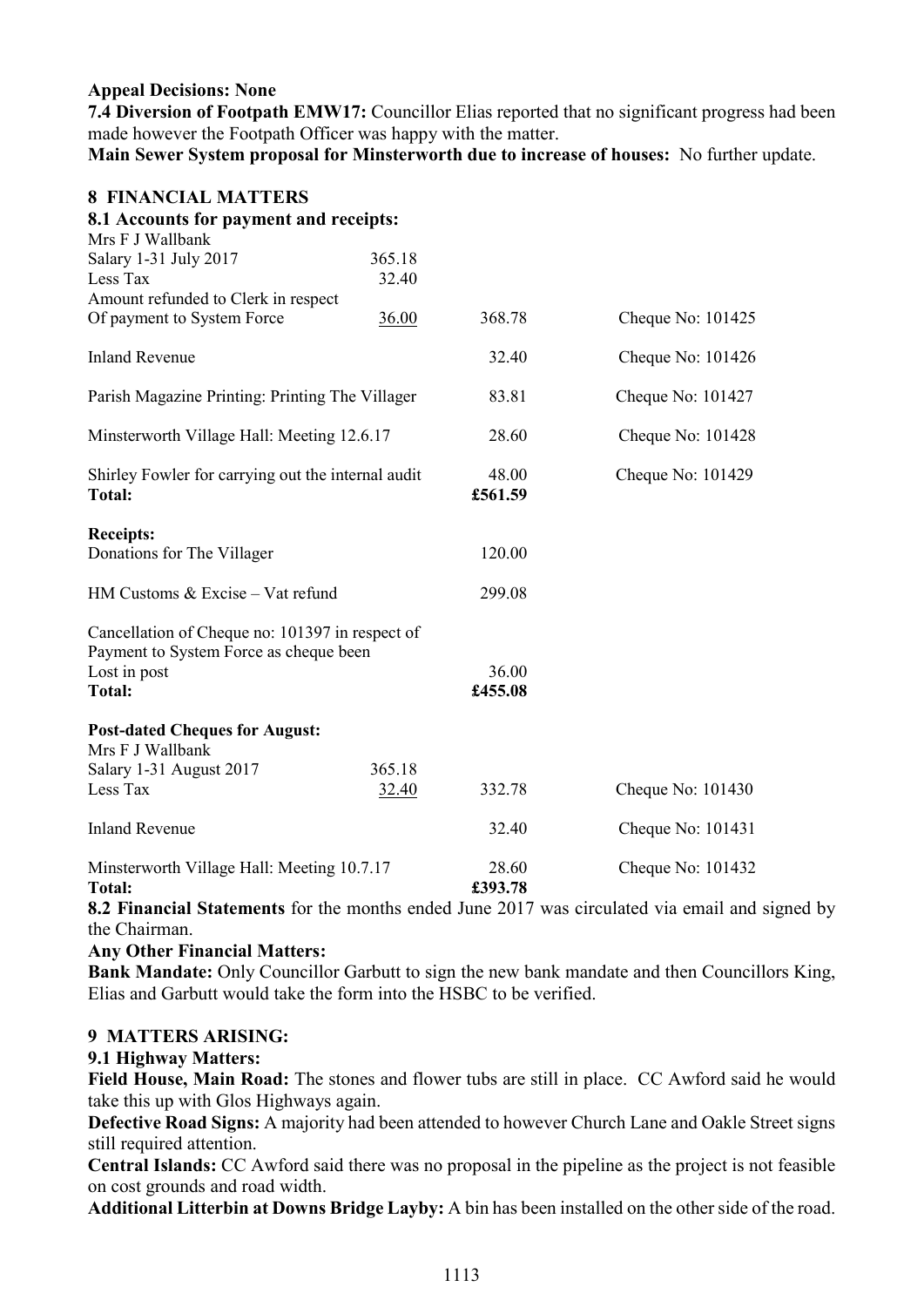CC Awford felt rather than a second bin it would be better to have a much larger bin installed.

**Verges:** Councillor Thomas said thanks CC Awford for getting the verges cut just after the June meeting and felt they had been done well. All Councillors agreed.

**Proposed Closure of the A48:** The Councillors welcome the resurfacing work programmed for September (currently scheduled 4-13 September) but are asking for much more detail around closure timings and advance signage, a clarity around diversion routes and a timetable or plan of what sections are planned for what days? CC Awford said he would contact Rhodri Grey.

**Closure of Oakle Street for urgent bridge repairs:** The road is closed due to the bridge collapsing and will remained closed until repaired.

**9.2 Affordable Housing Scheme:** Nothing further to report.

**9.3 Flood Resilience:** One of the Councillors reported that the new building at the Village Hall is not suitable for the storage of any of the Community Resilience equipment as originally planned – the PC has been informed that the site safe cannot be bolted to the shed floor as it will invalidate the guarantee. Councillor Elias asked the Councillor to put his comments in writing so that he can raise this with the VHC.

**9.4 Broadband**: Councillor Pearson reported:

- Attended the GRCC/Fastershire event, at which Matt Smith gave a presentation of the progress so far and plans for the Phase 2 rollout of Faster Broadband.
- Phase 2 of the Fastershire rollout and will be delivered by Gigaclear.
- Phase 2 will deliver fibre directly to the property and provide access to speeds up to 1000mbps hopefully by July/August 2018
- Will write an update to be placed in The Villager

Councillor Elias thanked Councillor Pearson for all his help in this matter.

**9.5 Report from Village Hall Representative:** Following the AGM held on the 20 June the next meeting is on Tuesday, 18 July when the new committee will be elected from the newly appointed Trustees who are Simon Bourne, Roger Blowey, Tony Pearson, Cathy Thomas & Mike Pearce.

**9.6 Provision of additional Dog Litter Bins:** The Clerk reported that she had received an email from a parishioner who welcomed the Parish Council trying to address the problem and the articles that had been placed in The Villager. The Parishioner had seen dog mess on top of the main path of the river bank and at the sides of the path. This is between the church and The Naight House despite being near one of the dog waste bins offenders are still incapable of picking up the dog waste and putting it in the bin provided. Councillors hoped by placing the articles in The Villager it would raise awareness for people to pick up after their dogs.

**9.7 Parishioner Database:** Councillor Elias reported that this will be Village Hall driven now. At the recent VH AGM a list was circulated to all attendees that if they wished to volunteer their email addresses they could.

# **10 CORRESPONDENCE:**

**10.1 GAPTC AGM Saturday 15 July 10.30am Highnam Community Centre:** None of the Councillors could attend.

**10.2 Electoral Review of Tewkesbury – Draft Recommendations Consultation closes 4.9.17:**  Consultation documents had been circulated to Councillors. CC Awford confirmed that the recommendations had no impact on Minsterworth – it was agreed to note the documents.

**10.3 Town and Parish Council Seminar Wednesday 20 September 2017 6pm:** None of the Councillors present could attend however the Clerk said that she may attend.

## **Any Other Correspondence:**

**Proposed Closure of Minsterworth C of E School:** Councillor Elias confirmed that a note on the proposed closure had gone into the August edition of The Villager however the closing date for the consultation is the 28 July. Everyone needs to be encouraged to complete the consultation document either in hardcopy or on line. The Parish Council made the following points in their letter which had been sent to GCC via County Councillor Awford:

- Significant expansion in the number of houses in Minsterworth.
- Must be benefit in the children of Minsterworth attending the school in Minsterworth.